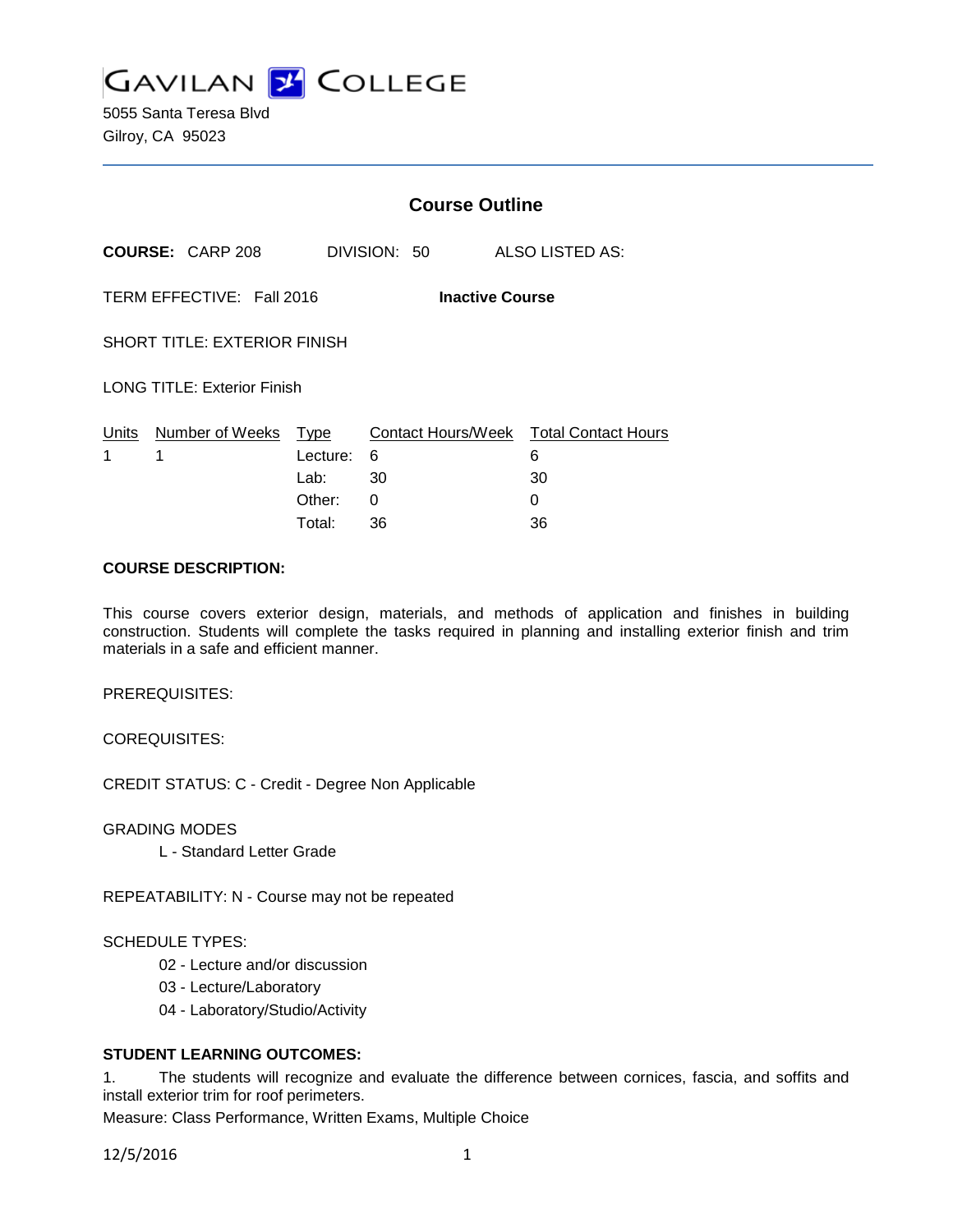PLO: 3 ILO: 2, 3, 7 GE-LO: Year assessed or anticipated year of assessment: 2012-13

2. The students will describe, evaluate, and install various types of exterior trims. Measure: Class Performance, Quizzes, Written Exams PLO: 3 ILO: 2, 3, 7 GE-LO: Year assessed or anticipated year of assessment: 2012-13

# PROGRAM LEARNING OUTCOMES:

1. Demonstrate journey level skills, including those skills necessary to build all concrete infrastructures that comprise the California transportation system.

2. Locate on the blueprints and in the specifications, the information needed to construct various types of structures and assemble its various components.

3. Perform horizontal layout and vertical layout of wood framed wall components. Install interior and exterior trims and moldings. Construct various types of roofs and stairs.

# CONTENT, STUDENT PERFORMANCE OBJECTIVES, OUT-OF-CLASS ASSIGNMENTS

Inactive Course: 11/28/2016

Out-of class assignments: For each topic, the student will read chapters and do homework assignments at the end of those chapters.

2 lec/10 lab hours

- A. Exterior design
- 1. Material availability
- 2. Climate and location
- 3. Orientation of structure
- 4. Roof design

SLO: The students will identify and evaluate the common types of materials used for exterior finish and trim.

- B. Materials
- C. Tools
- 1. Hand tools
- 2. Power tools
- 3. General safety precautions for power tools

SLO: The students will describe and select the different types of material and tools for particular construction projects. The students will describe and evaluate the safety precautions for using power tools.

- D. Exterior trim at the roof perimeter
- 1. Cornices
- a. closed cornice
- b. Open cornice
- 2. Fascia
- 3. Soffits
- 4. Fascia installation procedures
- a. Gable roof
- b. Hip roof
- c. Butt, miter, and compound miter joints

12/5/2016 2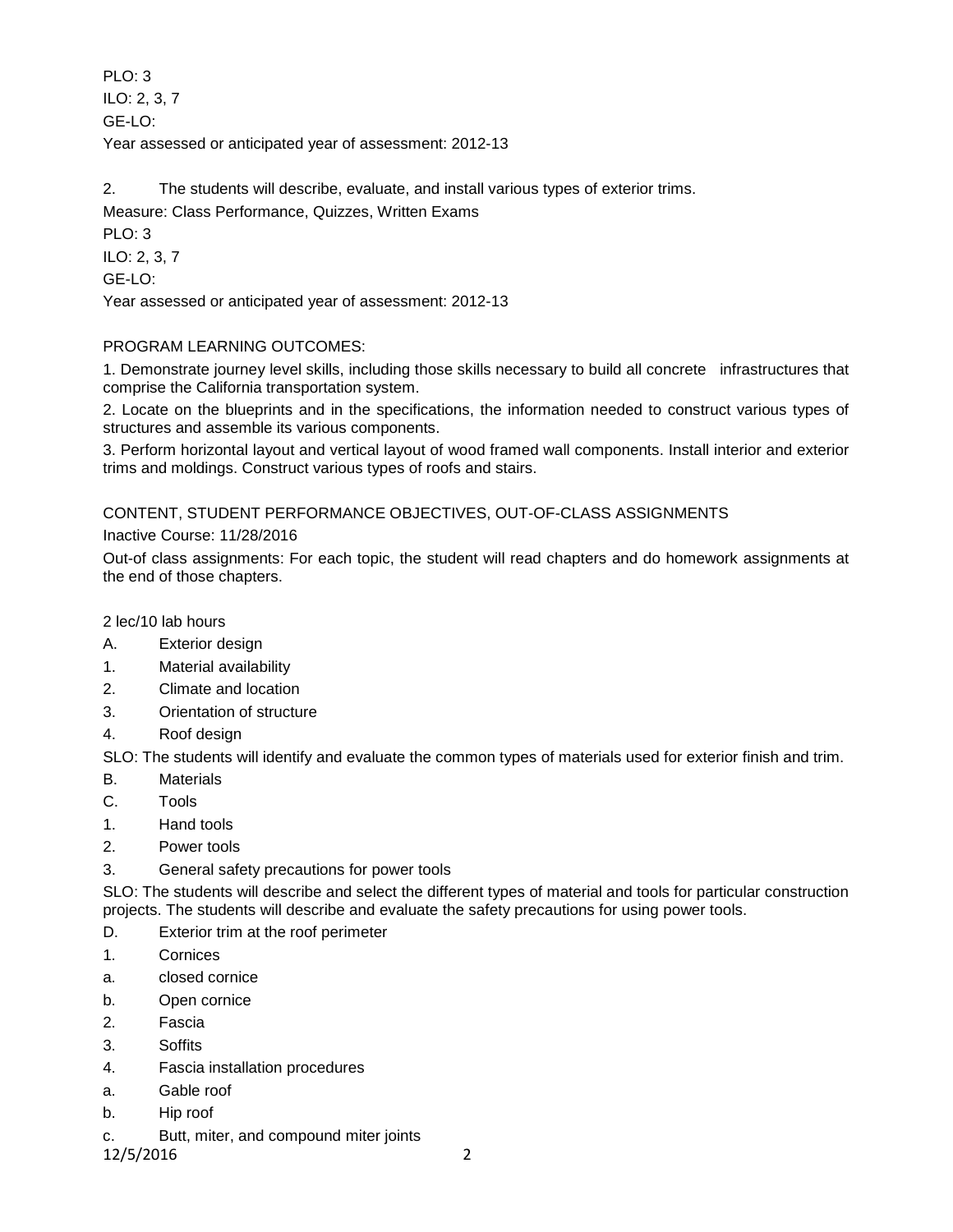SLO: The students will recognize and evaluate the difference between cornices, fascia, and soffits and install exterior trim for roof perimeters. The students will evaluate and use materials and tools for exterior work.

Assignments: Read the chapters covered in the lecture and do the homework exercises at the end of the chapters. Answer the study guide questions on the assigned subject.

Identify the common types of materials used for exterior finish and trim. Recognize and describe the difference between cornices, fascia, and soffits.

2 lec/10 lab hours

- E. Doors
- 1. Door styles
- 2. Materials
- 3. Components
- 4. Door jambs
- 5. Prehung door installation procedures

SLO: The students will describe and evaluate the different types of exterior doors and install a prehung exterior door.

- F. Vapor Barriers
- 1. Building papers
- a. Function
- b. Types
- c. Installation procedures
- 2. Flashing and counterflashing
- a. Windows
- b. Sidings
- 3. Caulking
- a. Function
- b. Types
- c. Installation procedures
- G. Temperature control and ventilation
- 1. Heat transfer
- 2. Building insulation
- 3. Condensation

SLO: The students will describe, evaluate, install building paper, insulation, flashing, and chalking.

Assignments: Read the chapters covered in the lecture and do the homework exercises at the end of the chapters. Answer the study guide questions on the assigned subject.

Describe the different types of exterior doors. Install a prehung exterior door. Select and install vapor barriers and temperature hardware.

2 lec/10 lab hours

- H. Windows
- 1. Materials
- a. Wood
- b. Extruded aluminum
- c. Vinyl
- d. Wood clad with aluminum or vinyl
- 2. Types
- a. Casement
- b. Slider
- c. Double hung
- d. Fixed
- 12/5/2016 3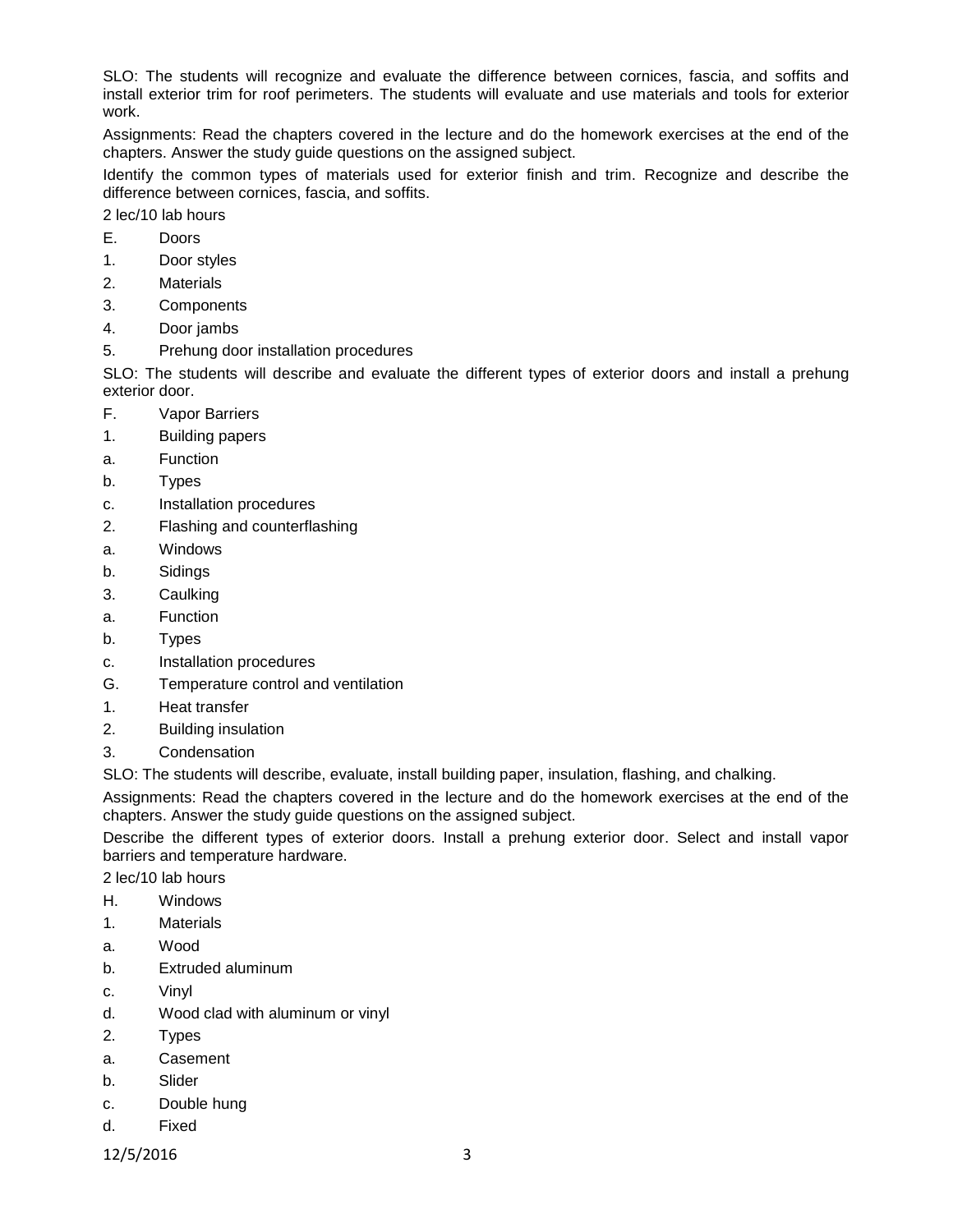- e. Awing and hopper
- 3. Installation procedures
- SLO: The students will describe, evaluate, and install different types of windows.
- I. Exterior trims
- 1. Moldings and trims
- 2. Trim flashing
- 3. Water tables and belt courses
- 4. Wainscot
- 5. Treatment at inside and outside corners
- 6. Nails and nailing practices
- 7 Chop saw use and safety

SLO: The students will describe, evaluate, and install various types of exterior trims.

- J. Siding
- 1. Materials
- a. Wood
- b. Metal
- c. Hardboard
- d. Fiber-cement
- 2. Types
- a. Horizontal board
- b. Vertical board
- c. Shingles and shakes
- d. Panel or sheet
- 3. Installation procedures
- a. Bevel siding
- b. T&G siding
- c. Hardboard siding
- d. Plywood siding
- e. Cedar shingles

SLO: The students will describe, evaluate, and install various types of exterior sidings.

Assignments: Read the chapters covered in the lecture and do the homework exercises at the end of the chapters. Answer the study guide questions on the assigned subject.

Describe and install different types of windows, including flashing and counterflashing.

Describe the function of building paper, insulation, flashing, and chalking.

Select and install various exterior sidings.

Select and install exterior trims and moldings.

Select and install T&G, bevel, plywood, hardboard, shingle, and plywood sidings.

2.0 Hours

## **METHODS OF INSTRUCTION:**

- A. Lecture and discussion
- B. Visual aids
- C. Demonstrations
- D. Group hands-on exercise
- E. Individual hands-on exercise
- F. One-on-one hands-on instruction

## **METHODS OF EVALUATION:**

12/5/2016 4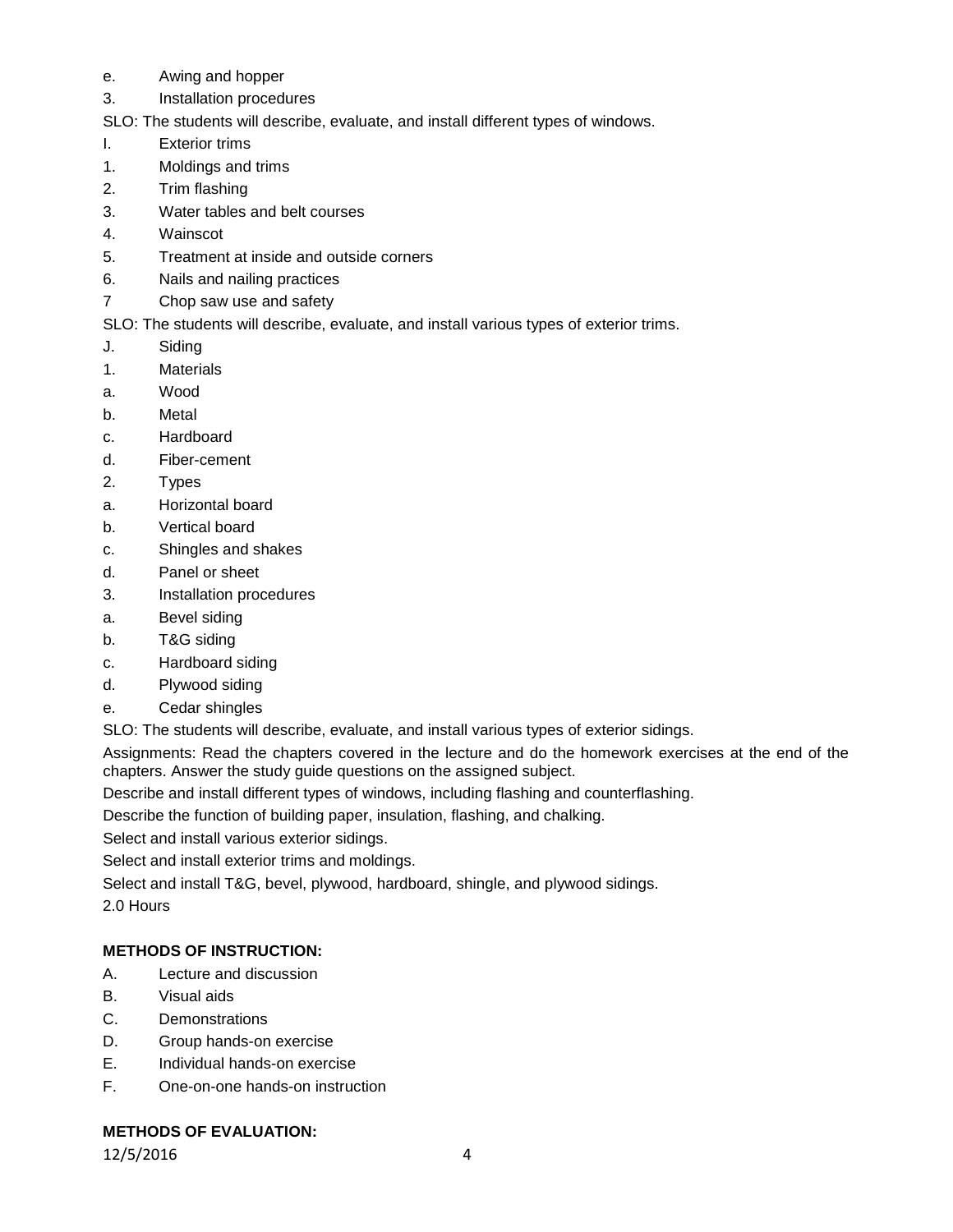The types of writing assignments required: Written homework Reading reports Lab reports Essay exams The problem-solving assignments required: Homework problems Field work Lab reports **Quizzes** Exams The types of skill demonstrations required: Class performance Field work Performance exams The types of objective examinations used in the course: Multiple choice True/false Matching items Completion Other category: None The basis for assigning students grades in the course: Writing assignments: 5% - 20% Problem-solving demonstrations: 5% - 30% Skill demonstrations: 20% - 80% Objective examinations: 5% - 30%

## **REPRESENTATIVE TEXTBOOKS:**

Required: Leonard A. Koel, CTCNC. 6th edition, Exterior Finish. American Technical Publishers, CTCNC, 2013. Or other appropriate college level text. Reading level of text, Grade: 10Verified by: publisher/dvt

## **ARTICULATION and CERTIFICATE INFORMATION**

Associate Degree: CSU GE: IGETC: CSU TRANSFER: Not Transferable UC TRANSFER: Not Transferable

# **SUPPLEMENTAL DATA:**

Basic Skills: N Classification: Y Noncredit Category: Y 12/5/2016 5